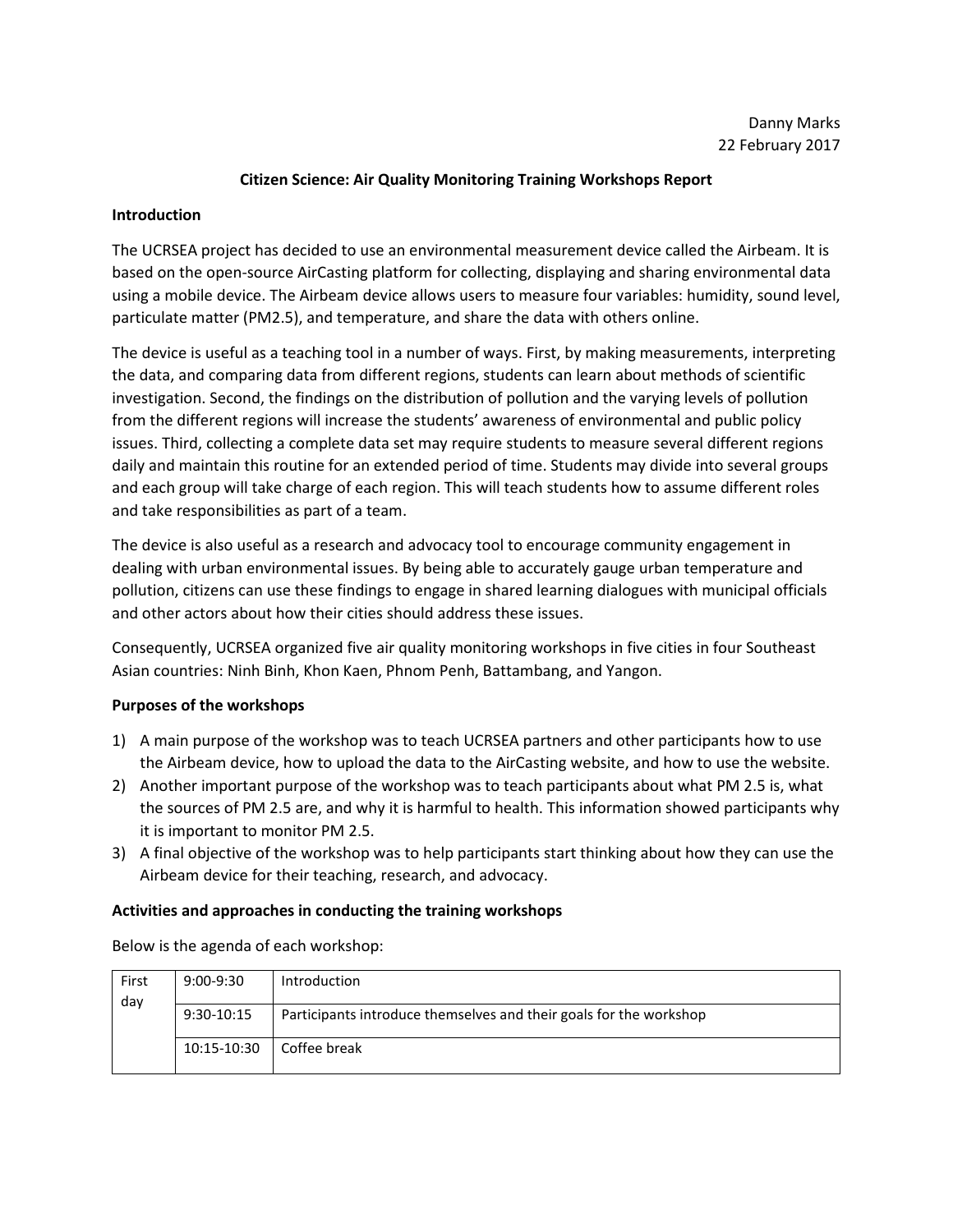|               | 10:30-12:00   | Discuss what PM 2.5. is, its sources, and give overview of air quality in Asia. Then<br>introduce the Airbeam and how to use it                      |
|---------------|---------------|------------------------------------------------------------------------------------------------------------------------------------------------------|
|               | 12:00-1:30    | Lunch                                                                                                                                                |
|               | $1:30-3:00$   | Each group learns how to use devices. Then each group uses the device to measure<br>the air quality and temperature around the building and outside. |
|               | $3:00-3:30$   | Coffee break                                                                                                                                         |
|               | $3:30-4:00$   | Upload the data to the website and look at the data together; Hand out the devices                                                                   |
|               | $4:00 - 5:00$ | Q&A and wrap up                                                                                                                                      |
| Second<br>day | $9:00-11:30$  | Each group goes somewhere in the city and uses the device to measure the data for<br>their goals and then uploads the data                           |
|               | 11:30-1:30    | Lunch                                                                                                                                                |
|               | $1:30-3:00$   | The groups present the data and discuss what they found                                                                                              |
|               | $3:00 - 3:30$ | Coffee break                                                                                                                                         |
|               | $3:30-4:30$   | $Q & A$ and wrap up                                                                                                                                  |

Each workshop began by having the participants introduce themselves and share what they seek to learn during the workshop. Then the trainers described PM 2.5, its sources, and the risks it poses to human health, and gave an overview of the levels of PM 2.5. They then introduced the Airbeam device, which costs around US\$ 250. They presented data which showed that it is 80-90 percent as accurate as a US\$ 5,000 device and stated that while the device should not be used for scientific research (such as to be published in academic journals), it is useful to learn and raise awareness about air pollution.

The trainers then divided participants into groups and distributed Airbeam devices to each group. Participants were then taught of how to find the AirCasting App, set it up, and connect the Airbeam to a user's phone or tablet. After the device was paired to a phone or tablet, groups were then taught how to collect data and upload it to the AirCasting website.

In the afternoon, each group walked around the vicinity of where the workshop was hosted and collected air quality data in this area. After they returned and uploaded their data, the trainers showed them the AirCasting website and how to use the website.

On the morning of the second day, each group took long trips around the city to collect air quality data. These trips were useful because participants could discover which areas had better and worse air quality. After they returned, the trainers showed them the data from their trips on the website and compared this data to that of the other groups. All of the participants then discussed the levels of air quality in the cities where the workshops were hosted.

The workshop concluded with each participant discussing what they had learned and how they plan to use the device in the future. After the workshop finished, UCRSEA handed out two devices per country to local partners.